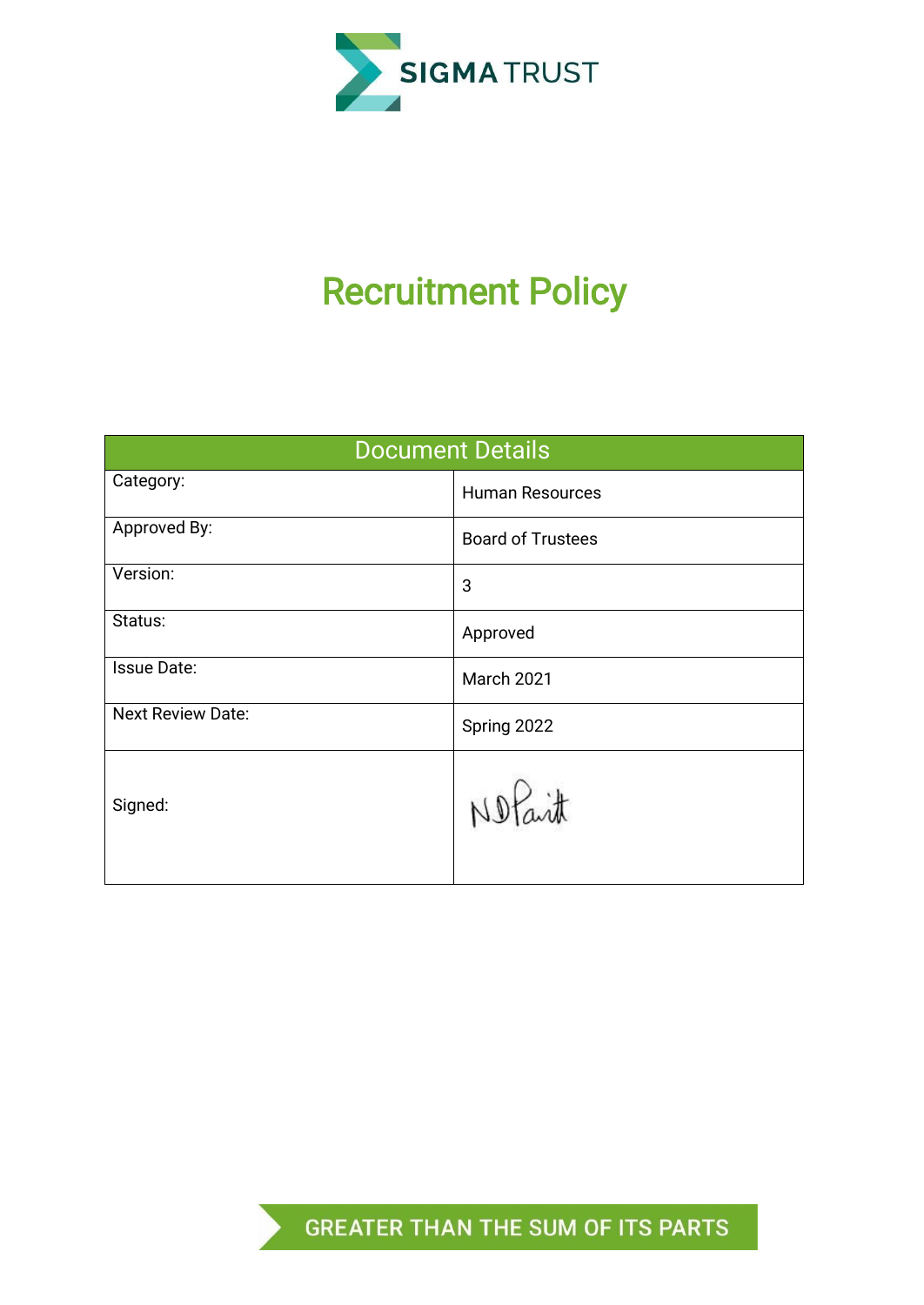

## Ownership and Control

## **History**

| <b>Version</b> | Author     | <b>Dated</b> | <b>Status</b> | <b>Details</b>                                                                                                               |  |
|----------------|------------|--------------|---------------|------------------------------------------------------------------------------------------------------------------------------|--|
| 1              | <b>HHo</b> | 09-Nov-18    | Approved      | New policy adopted from ECC                                                                                                  |  |
| $\overline{2}$ | <b>HHo</b> | 08-Oct-19    | Approved      | Annual review - amendments in line with<br>ECC                                                                               |  |
| 3              | <b>HHo</b> | 17-Mar-21    | Approved      | Annual review - amendments in line with<br>Juniper Education (formerly ECC<br>Education HR).<br>Sigma Updates to 5.2 and 5.4 |  |
|                |            |              |               |                                                                                                                              |  |
|                |            |              |               |                                                                                                                              |  |
|                |            |              |               |                                                                                                                              |  |
|                |            |              |               |                                                                                                                              |  |
|                |            |              |               |                                                                                                                              |  |
|                |            |              |               |                                                                                                                              |  |
|                |            |              |               |                                                                                                                              |  |

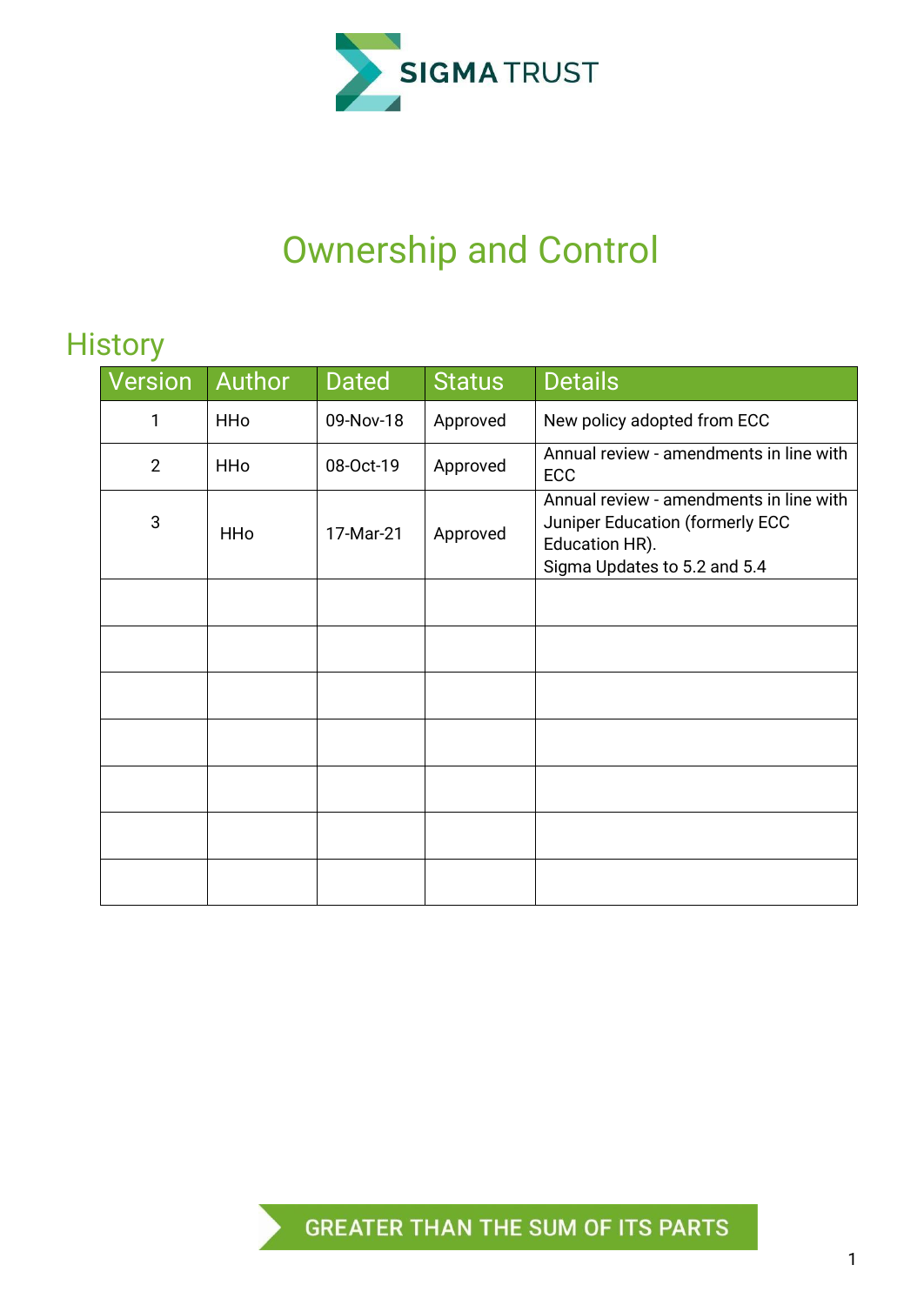

#### **CONTENTS**

#### PAGE NO:

| 1.         |                                                        | 3  |
|------------|--------------------------------------------------------|----|
| 2.         |                                                        | 3  |
| 3.         |                                                        | 3  |
| 4.         |                                                        | 3  |
| 4.1        |                                                        | 4  |
| 5.         |                                                        | 4  |
| 5.1        |                                                        | 5  |
| 5.1.1      |                                                        | 5  |
| 5.1.2      |                                                        | 5  |
| 5.1.3      |                                                        | 5  |
| 5.1.4      | Recruitment Information for perspective Job Applicants | 5  |
| 5.1.5      |                                                        | 6  |
| 5.2        |                                                        | 6  |
| 5.3        |                                                        | 6  |
| 5.3.1      |                                                        | 6  |
| 5.3.2      |                                                        | 7  |
| 5.3.3      |                                                        | 7  |
| 5.4        |                                                        | 7  |
| 5.4.1      |                                                        | 7  |
| 5.4.2      |                                                        | 8  |
| 5.5        |                                                        | 8  |
| 5.6        |                                                        | 8  |
| 5.7        |                                                        | 9  |
| 5.7.1      |                                                        | 9  |
| 5.7.2      |                                                        | 9  |
| 5.8        |                                                        | 10 |
| 5.8.1      |                                                        | 10 |
| 5.8.2      |                                                        | 10 |
| 6.         |                                                        | 11 |
| 6.1        |                                                        |    |
| 6.2        |                                                        |    |
| 6.3        |                                                        | 11 |
| 7.         |                                                        | 12 |
| Appendix A |                                                        |    |
| Appendix B |                                                        |    |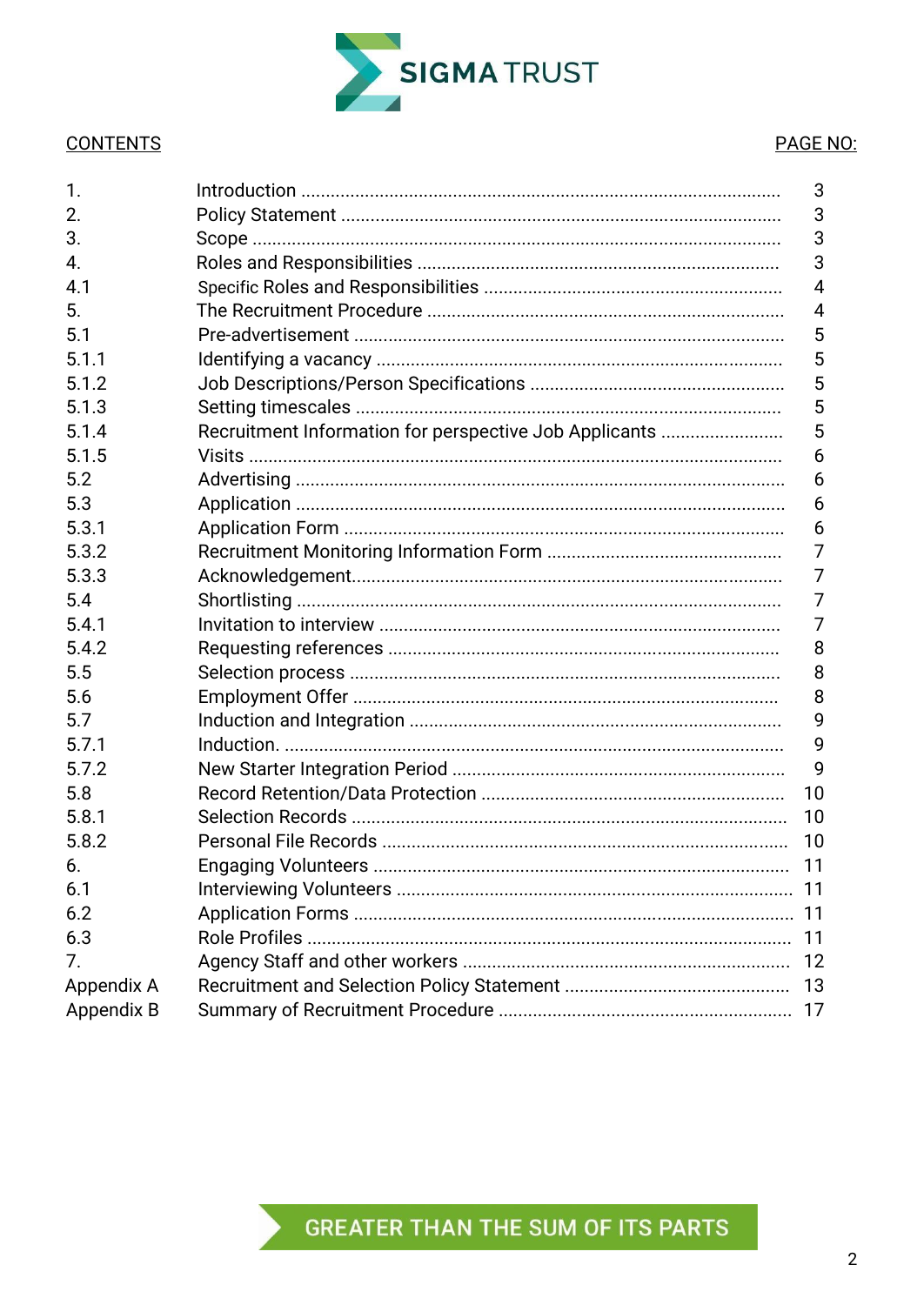

#### 1. Introduction

The Sigma Trust has implemented this policy to assist with recruitment and employee selection. It outlines the Trust's recruitment procedure and how the Trust ensures safer recruitment is considered at all levels of the recruitment process.

The safety and protection of the Trust's pupils/students is always at the forefront of our concerns, which is why this policy aims to embed a robust safeguarding culture into the recruitment practices of the Trust.

#### 2. Policy Statement

The Trust is committed to the recruitment and retention of competent, motivated employees who are suited to and fulfilled in the roles they undertake.

The Trust is committed to the development and career progression of its staff and will take this into account as appropriate when making decisions under this policy. This may include internal appointments to posts, in certain situations.

The Trust's full Recruitment & Selection Policy Statement including Data Protection information is at Appendix A.

#### 3. Scope

The relevant principles described in this procedure will be applied in relation to everyone who works in the Trust including:

- staff employed on a permanent basis,
- temporary and casual staff;
- unpaid volunteers (see Section 6);
- those engaged via external organisations such as supply agencies (see Section 7)
- contractors and self-employed persons.

#### 4. Roles and Responsibilities

It is the responsibility of the Trust Board to:

- ensure there are effective policies and procedures in place for the safe and effective recruitment of all staff and volunteers and for the engagement of other adults in accordance with statutory guidance and legal requirements;
- monitor compliance with those policies and procedures;
- elect members to sit on selection panels for the appointment of the CEO, Headteachers and other appointments as required;
- approve the appointment of the CEO and Headteachers.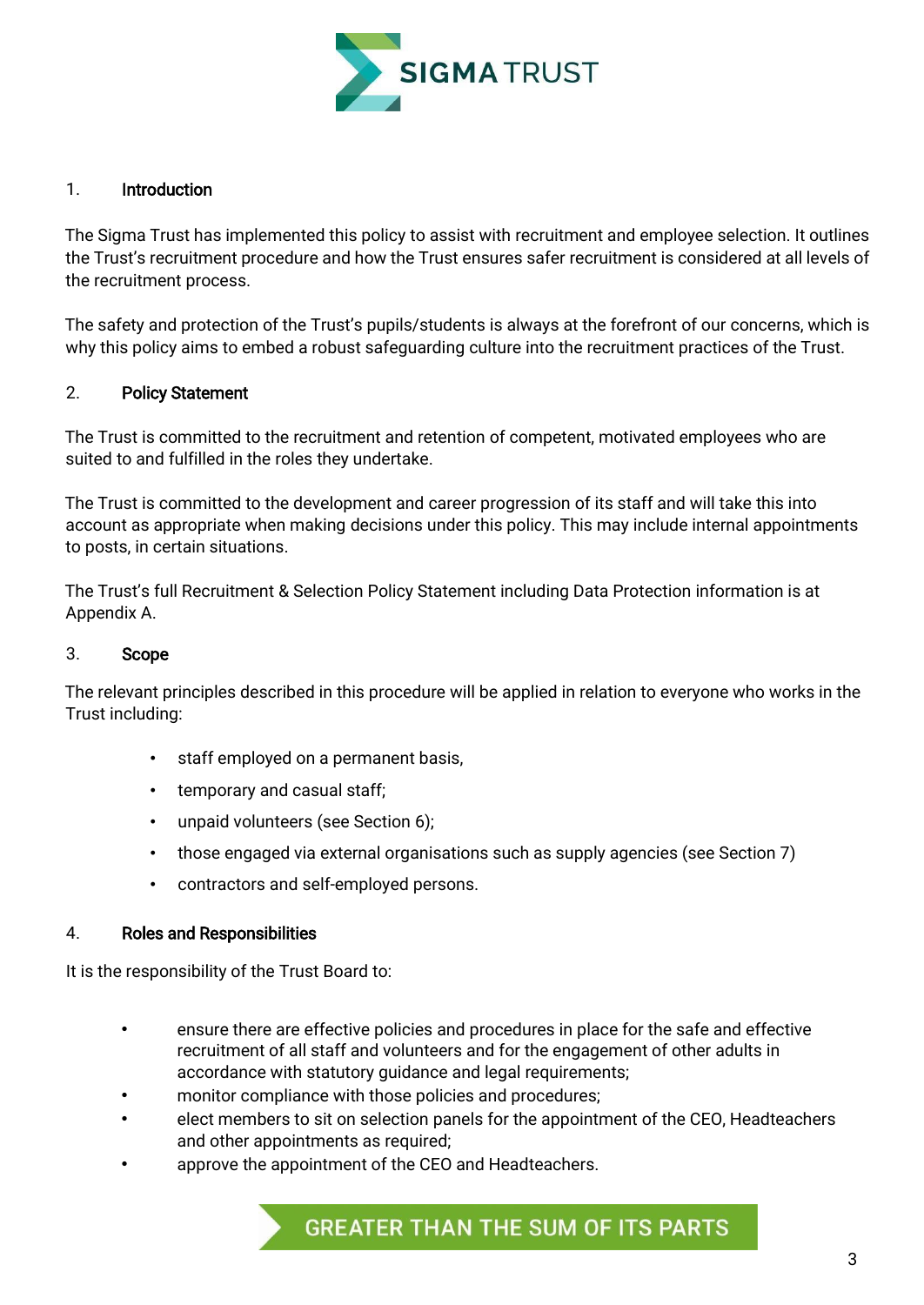

4.1 Specific Roles & Responsibilities

| Employee                                    | <b>Recruitment Decision</b>                                                                                                | Approval                                                                          |
|---------------------------------------------|----------------------------------------------------------------------------------------------------------------------------|-----------------------------------------------------------------------------------|
| <b>CEO</b>                                  | Panel - Trust Board                                                                                                        | <b>Trust Board</b>                                                                |
| <b>Headteachers</b>                         | Panel - CEO / Trust Board                                                                                                  | <b>CEO/Trust Board</b>                                                            |
| <b>Senior Leaders</b>                       | CEO (where applicable)<br>Headteacher<br><b>Head of School</b>                                                             | CEO (where applicable)<br>Headteacher                                             |
| <b>Other Teachers</b>                       | <b>Headteacher Head</b><br>of School                                                                                       | Headteacher                                                                       |
| Support Staff                               | Line Manager                                                                                                               | Headteacher                                                                       |
| <b>Trust Employee (Central</b><br>Services) | CEO (where applicable)<br><b>Chief Operations &amp; Finance Officer</b><br>(where applicable)<br><b>Department Manager</b> | CEO (where applicable)<br><b>Chief Operations &amp;</b><br><b>Finance Officer</b> |

It is the responsibility of the CEO, Headteacher, and other managers involved in recruitment to:

- apply robust transparent and effective recruitment and selection processes in accordance with this procedure, statutory guidance and legal requirements; and
- ensure that safer recruitment practices are in operation and that all appropriate checks are carried out on all staff, volunteers and others engaged to work at an appropriate point in the recruitment process.

Delegated Authority

- The Local Governance Committee has delegated the appointment of Assistant Headteachers to the Headteacher
- The Local Governance Committee has delegated the appointment of support staff who are not members of the Leadership Team to Headteachers

At least one member of each interview panel will have undertaken Safer Recruitment Training.

Local Governors may be involved in staff appointments below leadership level but the final decision will rest with the Headteacher. The Headteacher may delegate the selection process of staff outside of the leadership group to other managers, but remains responsible for the decision to appoint.

#### 5. The Recruitment Procedure

Please see Appendix B for a flow chart summarising the procedure. Further key details are provided below.

Internal vacancies are defined as any vacancy in any academy within the Trust.

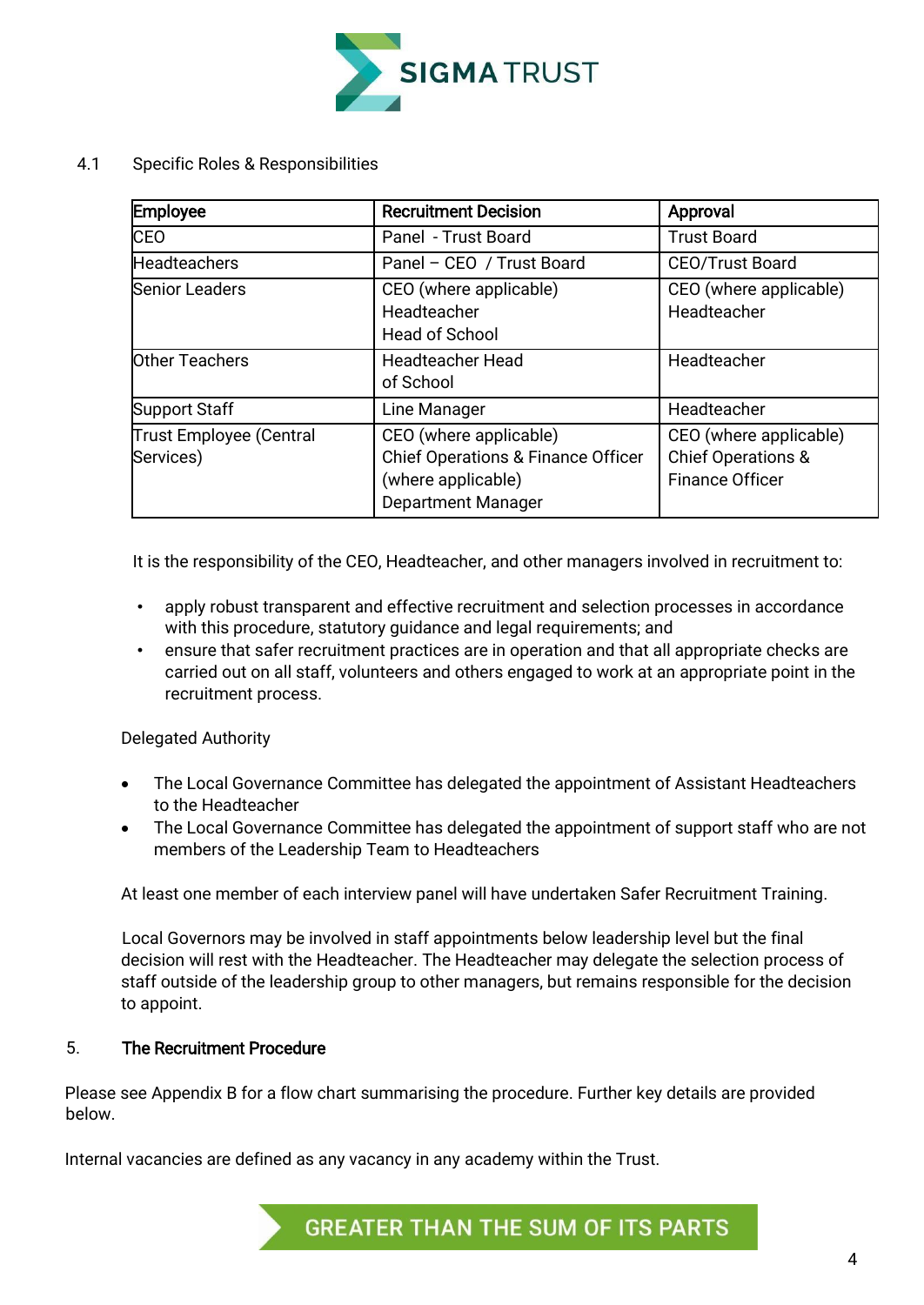

#### 5.1 Pre-advertisement

#### 5.1.1 Identifying a vacancy

Before any action is initiated, careful consideration will be given to the necessity of filling the post, the tasks to be undertaken and the skills, attributes and behaviours required to do the job. Where necessary, amendments to the role and staffing structure will be approved by the Local Governance Committee.

5.1.2 Job Descriptions/Person Specifications

A job description and person specification will be drawn up for all posts. The job description will provide a framework of expectations and will define the purpose and key duties and responsibilities of the role.

The person specification will enable applicants to assess themselves for the job and provides a benchmark for judging suitability.

All Job Descriptions and Person Specifications will clearly set out the extent of the relationships/contact with children and the degree of responsibility for children for each post. If a post is public facing and the successful applicant will be required to speak fluent English this will be set out in the job description and person specification. A public facing role is where, as a regular and intrinsic part of their role, the person is required to speak to members of the public, whether face to face or by telephone, will be considered "customer facing". This also includes any posts involving communication with pupils and parents.

The job description and person specification will be used throughout the recruitment process to develop the shortlisting and selection criteria.

The salary for the job will be evaluated at this point and the actual salary range will be advertised.

5.1.3 Setting timescales

The length of the recruitment process will vary depending on the type of vacancy, the advertising medium, whether it is necessary to advertise both internally and externally and the length of the required notice periods.

5.1.4 Recruitment Information for perspective Job Applicants

Recruitment Information will vary according to the post but will consist, as a minimum, of:

- Application form
- Job Description
- Person Specification
- The Recruitment and Selection Policy statement
- Privacy Notice (Applicants)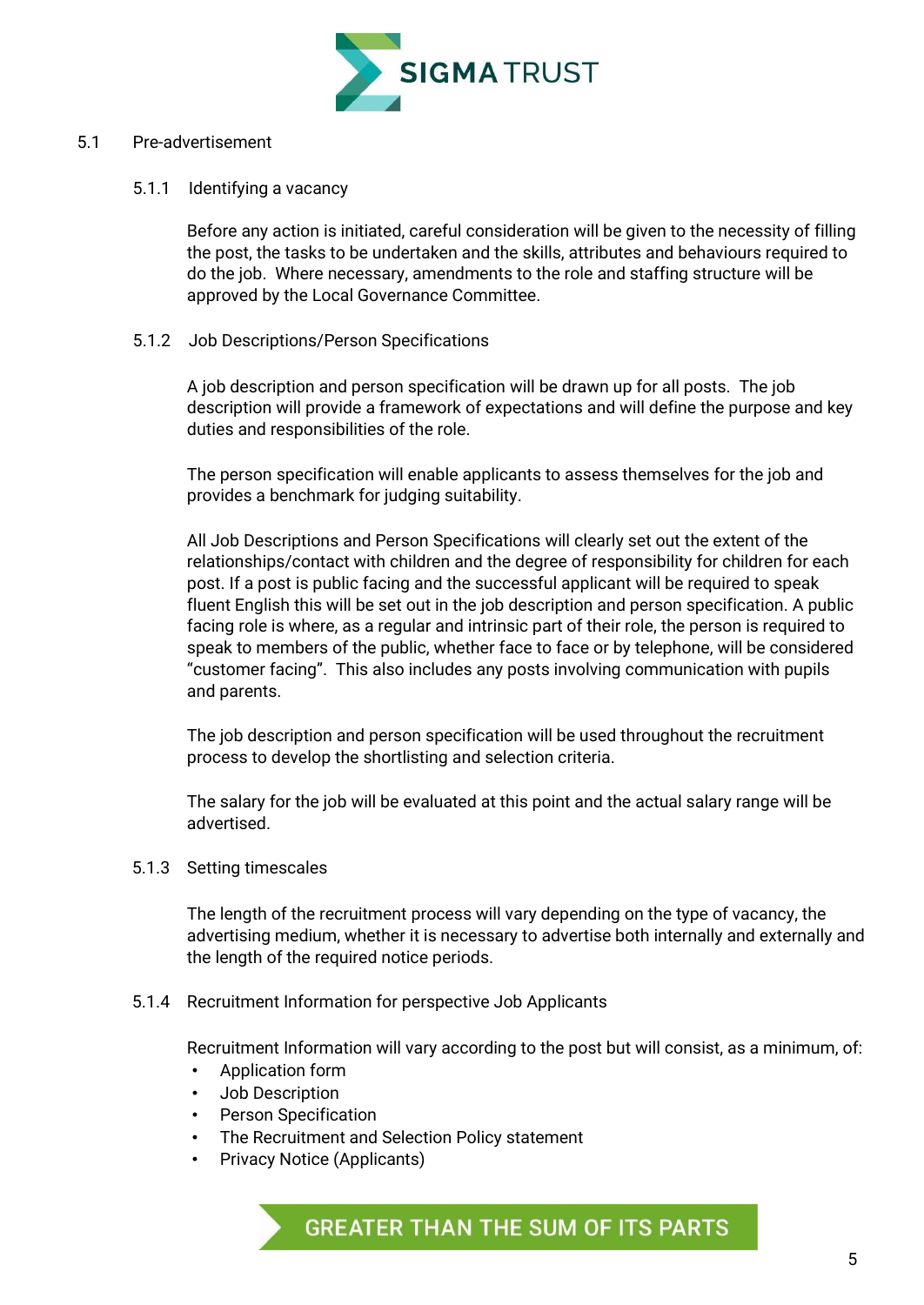

A Notes for Applicants Information sheet will be included where appropriate and other recruitment information may also include a Trust prospectus, letter from the Headteacher/Chair of Governors/CEO.

#### 5.1.5 Visits

Visits prior to application and/or shortlisting will be welcomed outside of school hours to ensure all candidates who wish to visit are able to do so. Such visits will not be conducted by members of the shortlisting or interview panel. Informal telephone conversations prior to application are welcomed. All interviews for teaching posts will include a tour of the school.

#### 5.2. Advertising

The Trust will consider the most appropriate methods of advertising any vacant posts and the format for the advert. This may include advertising the post on professional social media sites in addition to other methods e.g. the Trust website and local/national publications.

To ensure equality of opportunity, positions will be advertised internally and/or externally. The circumstances where an internal advertisement may be considered appropriate will include where:

- clear career development and progression paths are being supported;
- there is a reasonable expectation that there are sufficient qualified and experienced internal candidates\*;
- the position is for additional responsibilities and not a vacant post;
- staff are at risk of redundancy

\*This may include newly qualified teacher (NQT) posts where there is a reasonable expectation that there is a suitably qualified and experienced internal candidate from Sigma's training provider, NETT, who advertises their courses widely and trainees will have been through a rigorous recruitment and selection process before beginning their training.

Headteacher and Deputy Headteacher posts will be advertised in the manner considered appropriate by the CEO in partnership with the Local Governance Committee. In order to ensure the widest possible field of candidates, advertising will usually be national for these roles, unless there is a good reason not to do so.

All agency workers working at the Trust and employees working on fixed term contracts will be informed of any suitable vacancies within the Trust.

#### 5.3. Application

#### 5.3.1 Application Form

A standard application form is used for all vacancies. Alternate format application forms will be accepted from disabled applicants, but such applicants must provide all

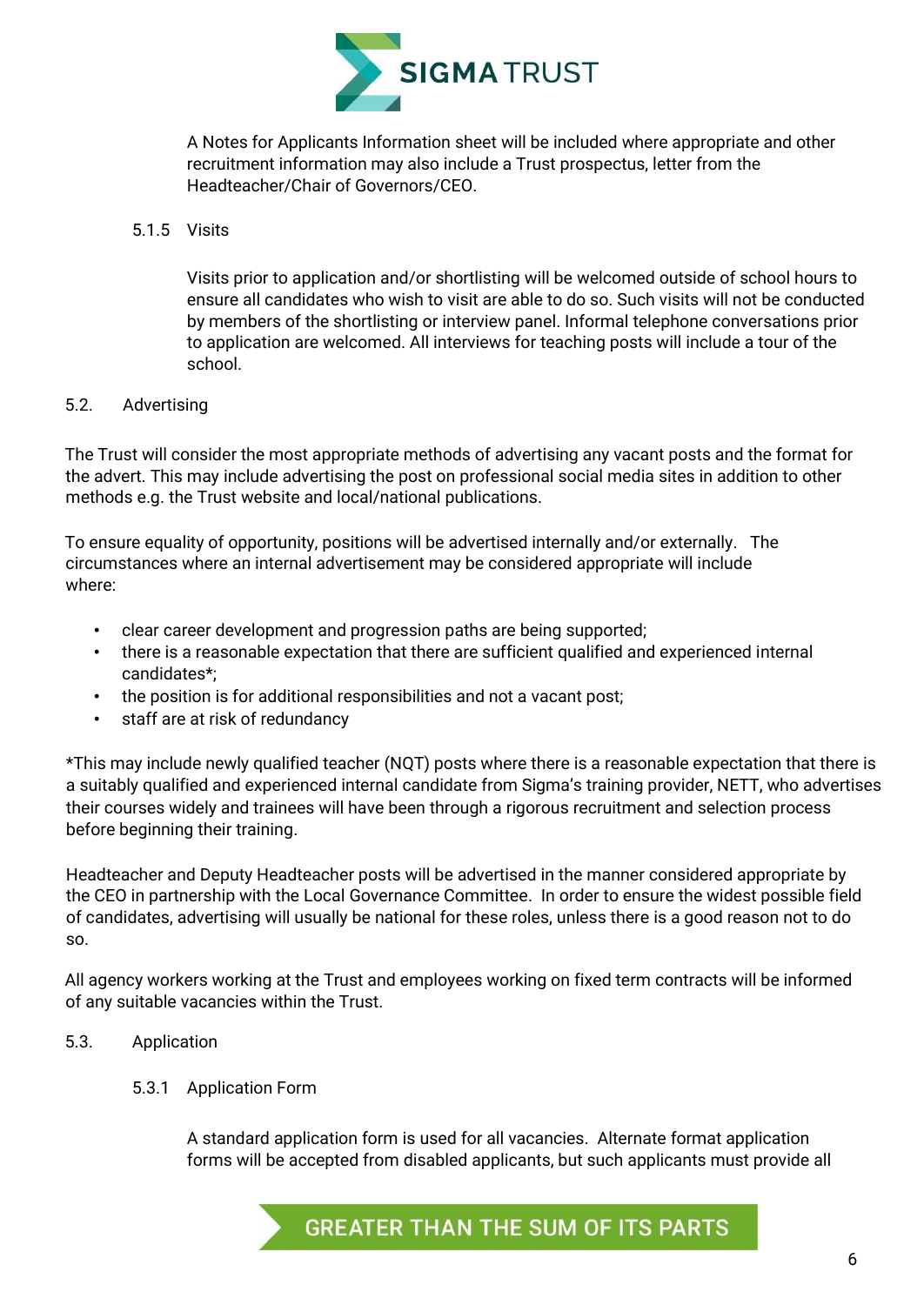

of the information required by the standard application form. Curriculum vitae's will not be accepted in isolation or in place of a fully completed application form.

All parts of the application form must be completed and the form signed by the candidate. Incomplete application forms will not be accepted and will be returned for completion or checked with the candidate. Where an applicant is shortlisted, any discrepancies or gaps in employment will be discussed at interview.

Applicants should be aware that providing false information is an offence and could result in the application being rejected or, in summary dismissal if the applicant has been selected

Internal applicants who wish to apply for a new post will be informed whether an application form must be completed or whether a letter of application is sufficient.

#### 5.3.2 Recruitment Monitoring Information Form

As part of the application process, individuals may be asked to complete a Recruitment Monitoring Information form. A Privacy Notice (Recruitment Monitoring Form) will be issued alongside the form.

The recruitment monitoring information does not form part of the selection process and is separate from the application. Completion of the form is voluntary.

Completion of the form will ensure that policies and procedures are effective in avoiding discrimination and promoting equality and diversity in recruitment. The information provided will be used for periodic monitoring and statistical data purposes only. Required reporting of this data will be on an anonymous basis.

#### 5.3.3 Acknowledgement

Due to limited resources and the large number of applications often received, only shortlisted candidates will be notified of the outcome of their application.

#### 5.4. Shortlisting

Shortlisting will take place as soon as possible after the closing date. Shortlisting will be undertaken by the selection panel normally consisting of at least two individuals, at least one of whom will be safer recruitment trained.

#### 5.4.1 Invitation to interview

Once the shortlist has been decided, the shortlisted candidates will be notified as soon as possible. Invitation to interview will be confirmed in writing. Adequate time will be allowed between invitation and interview to allow for pre-employment checks to take place and to allow candidates adequate time to prepare for their interview.

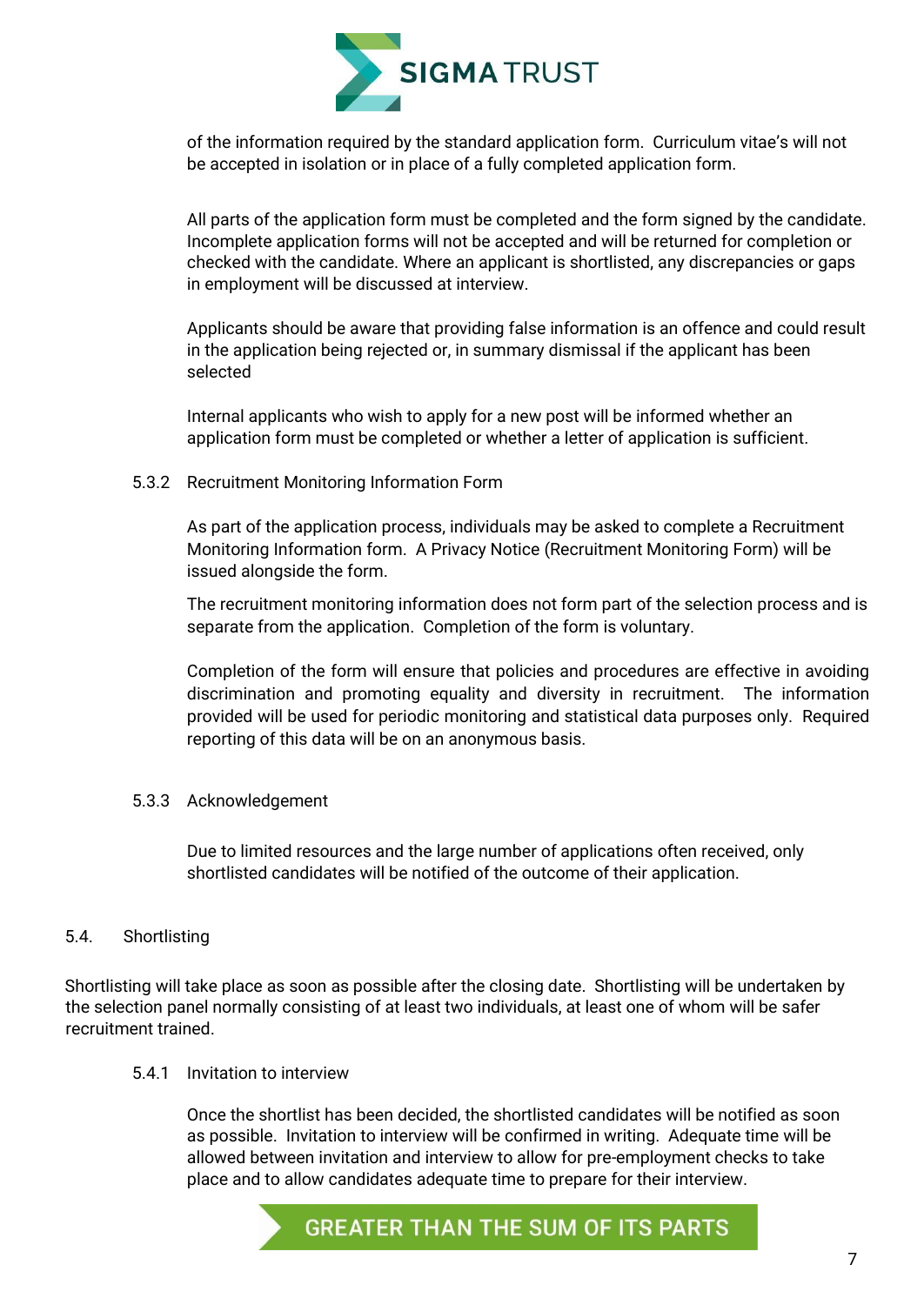

Full details of the selection process (i.e. details of the interview and any additional selection exercises) will be notified to the applicant in the invitation to interview.

Every effort will be made to accommodate any special requirements necessary to enable candidates to participate in the process.

#### 5.4.2 Requesting references

References will usually be taken up on all short-listed candidates, including internal applicants, prior to interview.

In line with statutory guidance, references will be scrutinised and any concerns resolved satisfactorily, before the appointment is confirmed.

References will be required from the candidate's current and/or most recent employer.

In exceptional circumstances, where a prospective employee has requested not to have referees contacted prior to interview, the applicant should set out their reasons within the application form. Where it is agreed, referees will be contacted immediately after interview before an offer of employment is confirmed.

Where a short-listed candidate has previously worked at a Sigma school, a reference will be sought from that school.

For internal candidates at least one reference will be required to cover the applicant's suitability for the advertised role. This could be from a line manager/Head of Department or the Headteacher as appropriate.

#### 5.5 Selection process

The selection process will, as a minimum, consist of a face to face interview even where there is only one candidate and including for internal appointments and promotions and volunteers.

Where appropriate, the selection process may include additional activities such as in-tray exercises, group activities, presentations, pupil panels or observed assemblies/teaching.

The process will assess the merits of each candidate against the job requirements (i.e. job description and person specification), and explore their suitability to work with children.

#### 5.6. Employment Offer

The choice of candidate will be determined by the majority view of the interview panel. The panel may identify a first and any reserve choice candidate(s).

The successful applicant will be advised that they are the preferred candidate and a conditional offer made, subject to satisfactory pre-employment checks. A firm offer cannot be made until all preemployment checks have been completed to the satisfaction of the school/Trust.

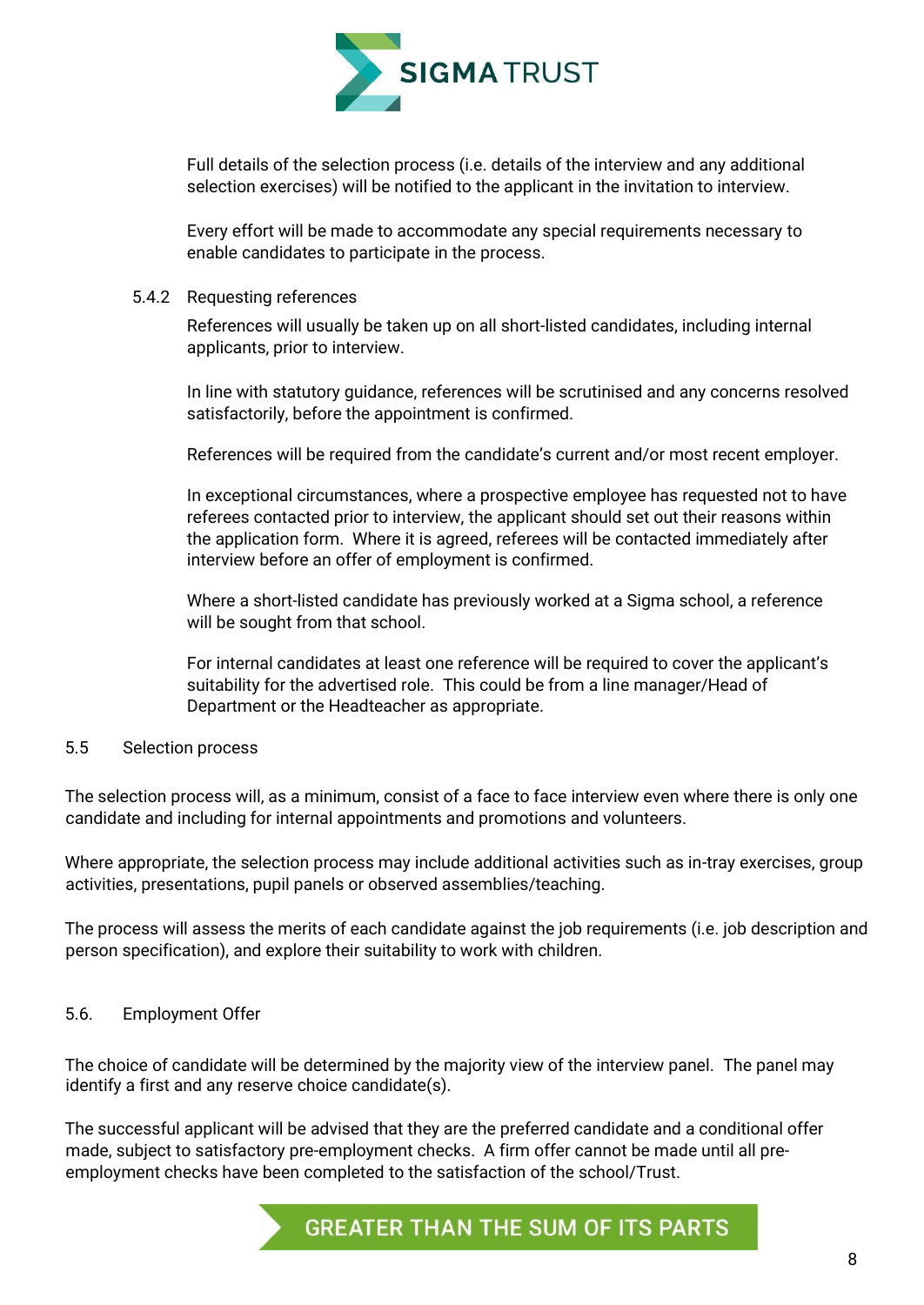

Where a preferred candidate has made a declaration of criminal convictions on a Self-Disclosure form (SD2), and/or a positive DBS is received, these will be discussed prior to confirming the appointment in accordance with the Recruitment & Selection Policy Statement.

Where the School setting and post are covered by the Childcare (Disqualification) Regulations, if an individual declares information on a Disqualification Declaration Form the Trust will need to establish whether the information declared meets one of the disqualification criteria, in which case the panel may decide:

- a) to discontinue the recruitment process in respect of that candidate;
- b) to allow the candidate time to apply for an Ofsted waiver.

Once all pre-employment checks have been satisfactorily received, a firm offer of employment will be made and the contract of employment (or a contract amendment as applicable) will be issued. The contract/contract amendment will be issued as soon as possible but in all circumstances no later than the first day of employment.

If the preferred candidate does not accept the post, the panel will consider the option of contacting any reserve candidate(s). This will only be done where these candidates meet the criteria for the role. In this case, if the reserve candidate wishes to proceed to the preferred candidate a conditional offer will be made subject to satisfactory pre-employment checks as set out above.

Unsuccessful shortlisted candidates will be advised accordingly. All candidates can request feedback on their interview/selection.

#### 5.7. Induction and Integration

5.7.1 Induction

All new employees and volunteers will be provided with an induction program, which will seek to ensure that they are clear about their job role, the expectations of them in terms of standards of performance and conduct and applicable policies and procedures. Any training and development needs will be identified and supported appropriately.

Where applicable, Newly Qualified Teachers will be subject to the Statutory Induction Period.

#### 5.7.2 Integration Period

A probationary period, known within the Trust as an integration period, applies to all newly appointed staff, except those whose appointment arises from a statutory transfer, or move from another Sigma location; or Newly Qualified Teachers to whom the Teachers' Statutory Induction Period is applied.

As a Multi Academy Trust, a new employee is an employee who is new to the employment of that Trust (See the New Starter Integration Procedure for more detail).

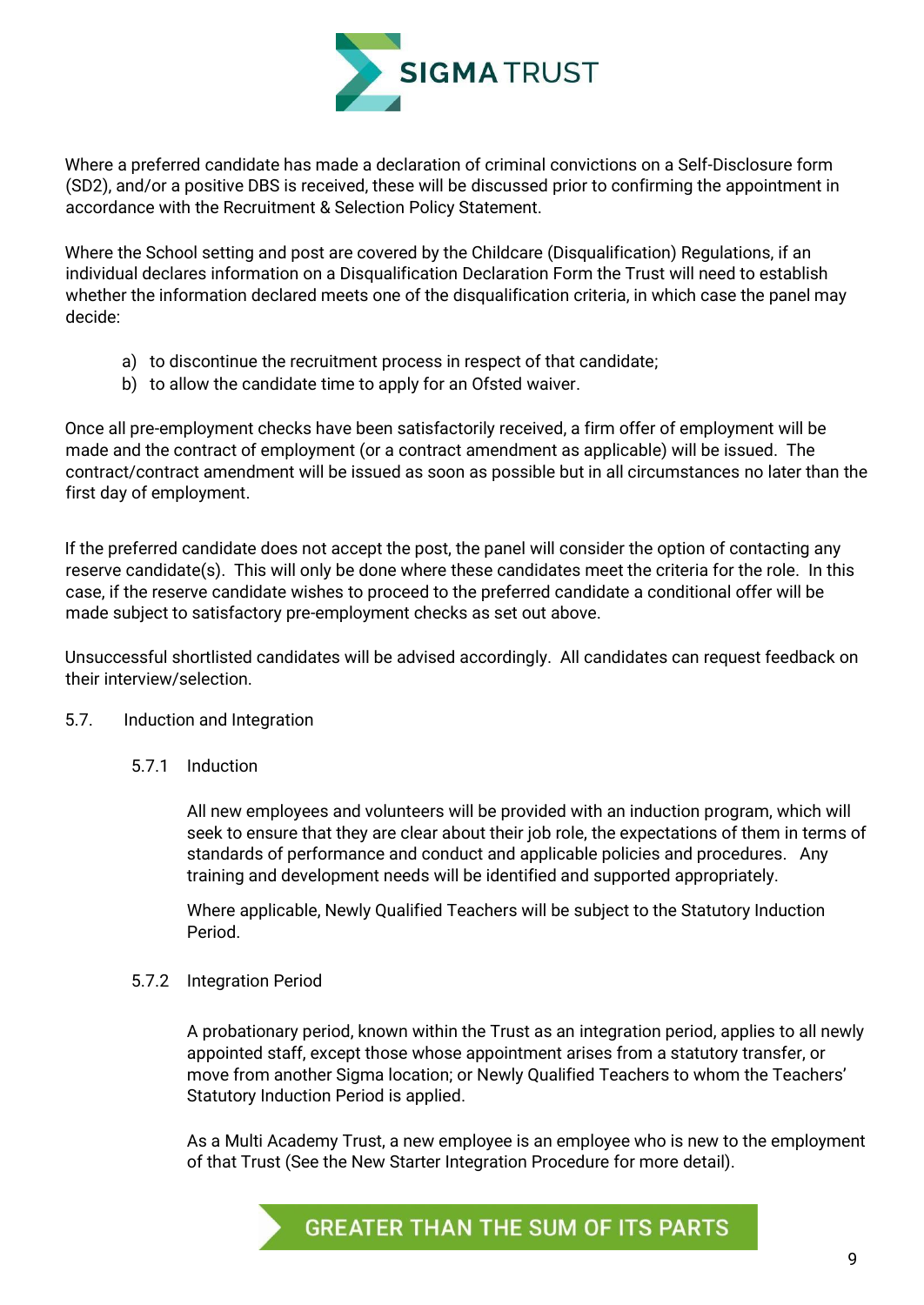

During the Integration period, new entrants will be expected to establish their suitability for the post

#### 5.8 Record Retention/Data Protection

#### 5.8.1 Selection Records

Interview notes on all applicants will be retained for a 6-month period, after which time, these records will be destroyed.

Under data protection legislation, applicants have a right to request access to notes written about them during the recruitment process. Applicants who wish to access their interview notes must make a subject access request in writing to the chair of the interview panel/Headteacher within 6 months from the date of interview.

#### 5.8.2 Personal File Records

For the successful candidate, the following information will be retained (where applicable) and will make up part of the employee's personal file:

- Application form
- SD2 (until DBS clearance is received, at which point SD2 should be removed and destroyed)
	- Proof of identity
- Evidence of right to work in the UK and any supporting documents
- Proof of required qualifications
- Certificate of good conduct, or equivalent (if applicable)
- Completed pre-employment health declaration form (not full questionnaire, if required)
- Evidence of medical clearance (from the Occupational Health provider, if required)
- DBS consent form
- Evidence of the DBS check or online status check (not DBS Certificate)
- Evidence of DBS Children's Barred list check
- Evidence of prohibition from teaching check (if applicable)
- Evidence of completion of Statutory Induction (Teachers only, where applicable)
- Evidence of s128 directions check (e.g. file note confirming check completed)
- Disqualification risk assessment form and any disqualification waiver documentation (where applicable)
- **References**

Relevant evidence of pre-employment checks will be retained on volunteers, contractors and other workers as required by Statutory Guidance (Keeping Children Safe in Education).

Information will be collected, held and processed in accordance with the Trusts data protection policy and record retention schedule.

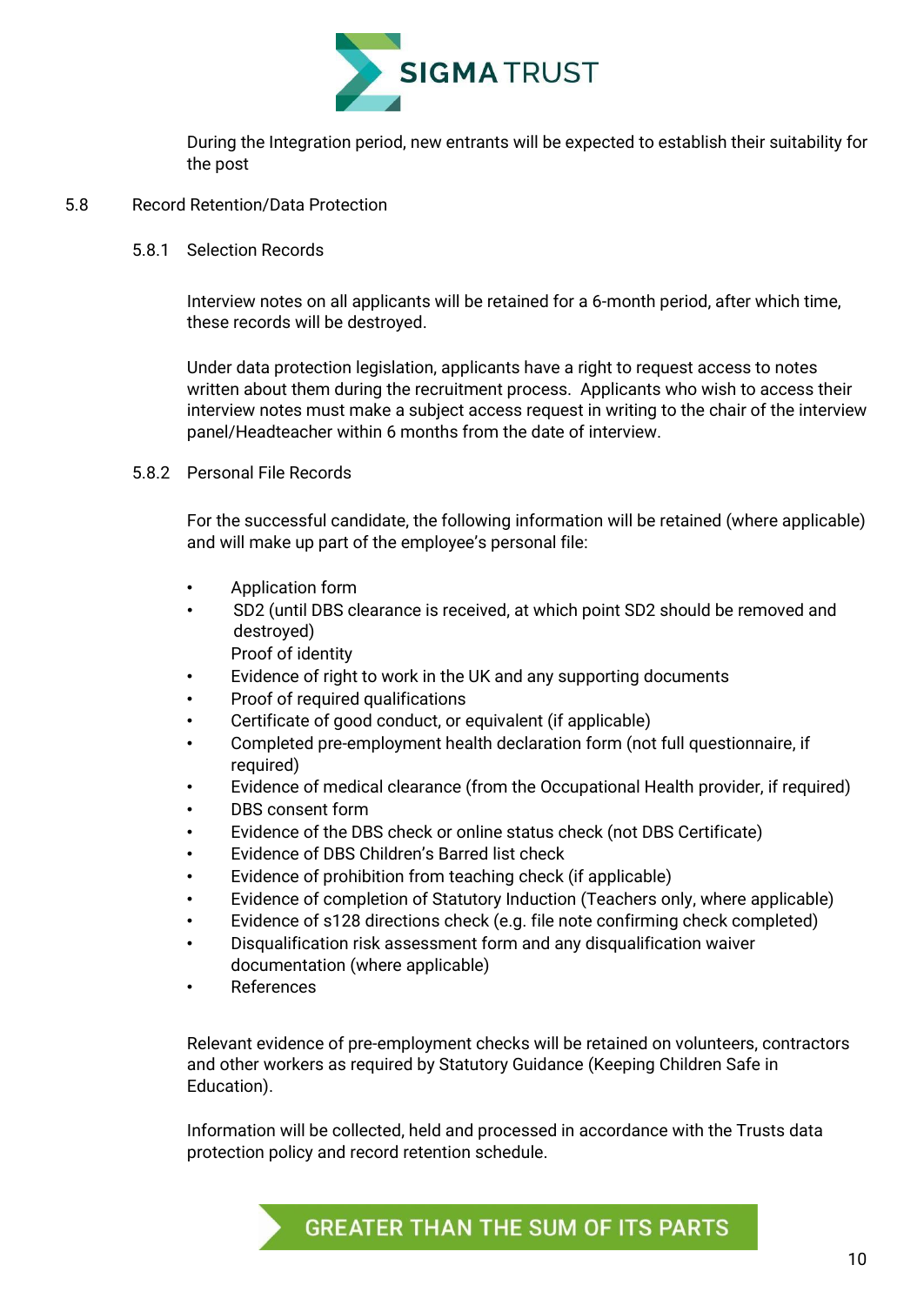

#### 6. Engaging Volunteers

The Trust values the contribution that volunteers make to its community and recognises the positive impact they can have on pupils' learning, experiences and wellbeing.

Volunteers are seen by children as safe and trustworthy adults and the same high standards of safer recruitment principles and processes are applied to volunteers as are applied to paid staff.

#### 6.1 Interviewing Volunteers

Volunteers will be asked to have a discussion with the Headteacher or other manager prior to commencing their role. This will not be a formal interview but will provide The Trust with:

- an opportunity to explain the workings of the Trust/School and how volunteers fit into that;
- time to ask volunteers for the factual information needed to make a successful placement including any safeguard checks;
- the opportunity to explore their suitability to work with children, including their motivation to work with children and their ability to form and maintain appropriate relationships and personal boundaries;
- an opportunity to determine whether any special health, safety and welfare criteria need to be met.

This also provides the volunteer with:

- the opportunity to find out more about the nature of the work;
- information to decide how best they can make a contribution, using their skills and experience;
- how much time they want to commit.

#### 6.2 Application Forms

Volunteers will be asked to complete a basic application form. This provides the information necessary to undertake safeguarding checks and to give a picture of the skills and experience the volunteers brings to maximise their contribution and the volunteers own fulfilment in the assigned activities.

Prospective volunteers will be given the Privacy Notice (Volunteers) prior to completing the volunteer application form.

#### 6.3 Role Profiles

Volunteers will be given clear and simple description of the roles and boundaries of the voluntary activity.

It is acknowledged that by its very nature, volunteering does not place the same obligations on an individual in terms of attendance etc. as a paid employee. However, it is very much hoped that volunteers will fulfil their commitment as agreed between themselves and the Trust- this includes consistent attendance and undertaking the agreed tasks. Volunteers may be asked to sign a voluntary agreement as clarification of the commitment they are making to the Trust and vice versa.

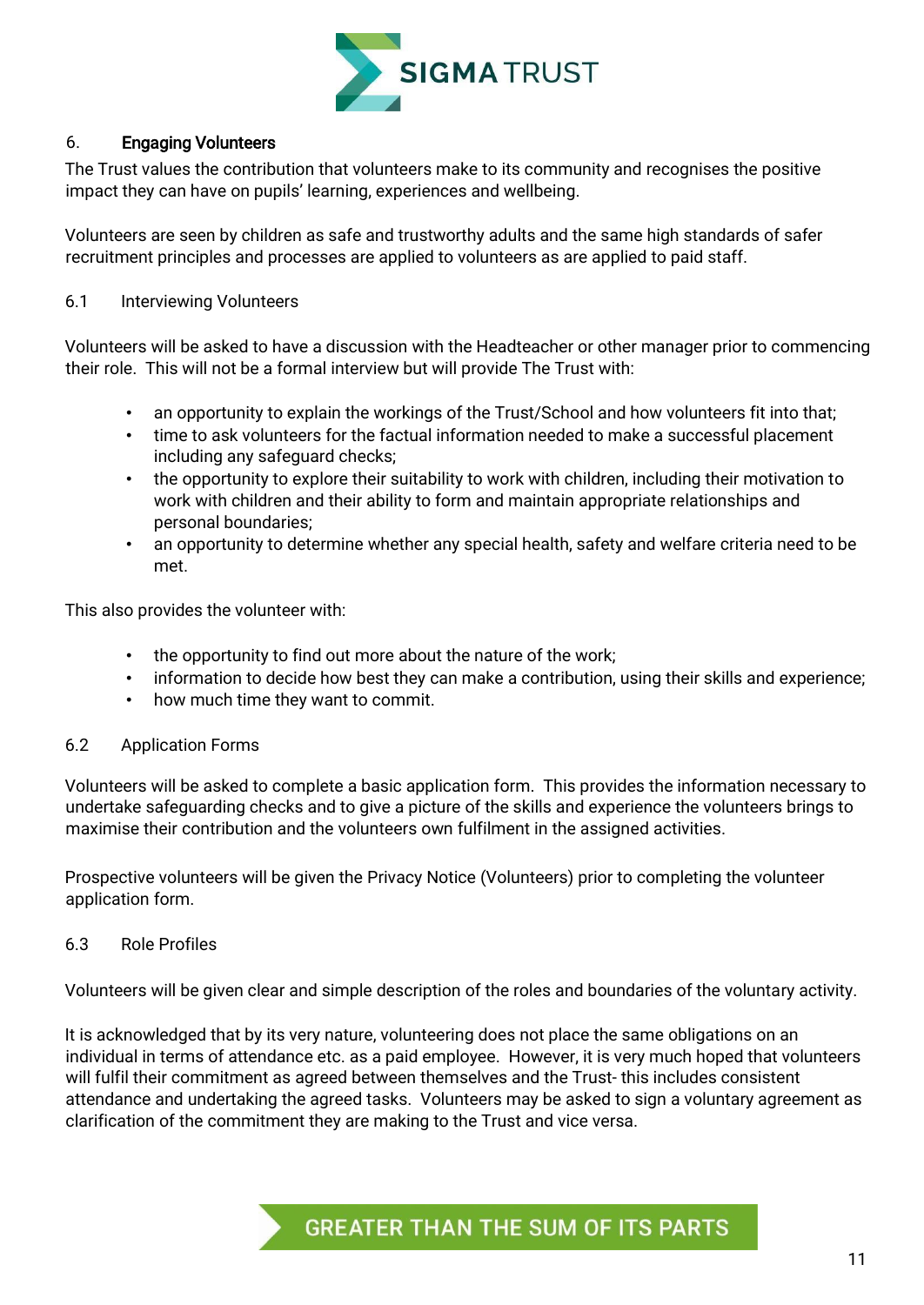

#### 7. Agency Staff and other workers

.

It is expected that the same standards of safer recruitment will be applied by external bodies providing workers or volunteers to the Trust.

External bodies will be required to provide written confirmation that relevant safer recruitment and other relevant pre-employment checks have been undertaken and this will be recorded on the Single Central Record. A copy of the written confirmation will be retained on a central file within the relevant school.

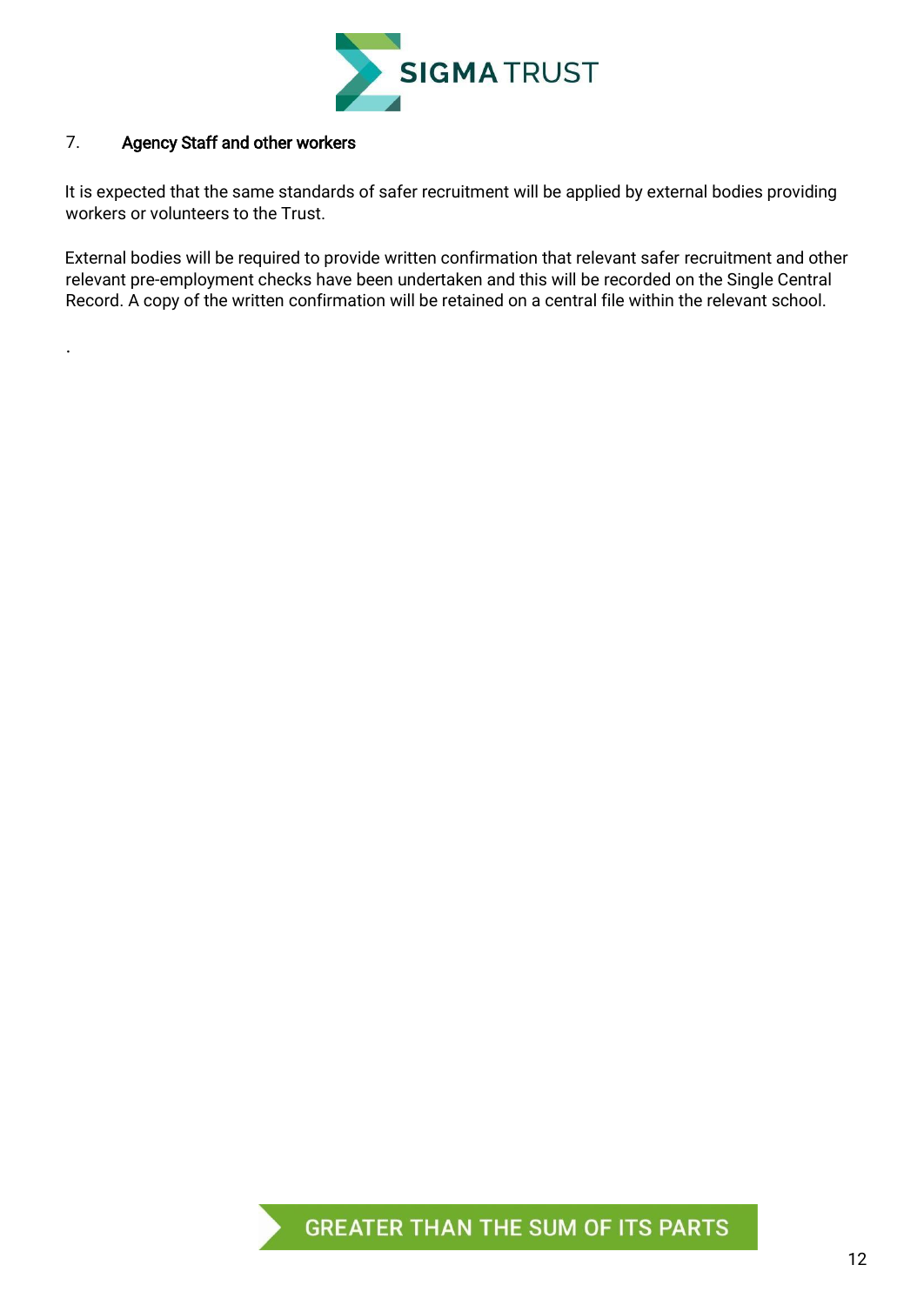

#### Appendix A

Recruitment and Selection Policy Statement

- 1. The Trust is committed to:
	- safeguarding and promoting the welfare and safety, and the spiritual, moral, social and cultural development, of children and young people;
	- promoting equality of opportunity and community cohesion where the diversity of different backgrounds and circumstances is appreciated and positively valued;
	- promoting the fundamental British values of democracy, the rule of law, individual liberty and mutual respect and tolerance for those with different faiths and beliefs;

and expects all staff, volunteers and other workers to share this commitment. It is recognised that this can only be achieved through sound procedures, good inter-agency co-operation and the recruitment and retention of competent, motivated employees who are suited to, and fulfilled in the roles they undertake.

- 2. The Trust recognises the value of, and seeks to achieve a diverse workforce which includes people from different backgrounds, with different skills and abilities. We are committed to ensuring that the recruitment and selection of all is conducted in a manner that is systematic, efficient, effective and promotes equality of opportunity. Selection will be on the basis of merit and ability, assessed against the qualifications, skills and competencies required to do the job. We will uphold obligations under law and national collective agreements to not discriminate against applicants for employment on the grounds of the protected characteristics of age, sex, sexual orientation, marriage or civil partnership, pregnancy, gender re-assignment, disability or health, race (which includes colour, nationality and ethnic origin), religion or belief.
- 3. We will implement robust recruitment procedures and checks for appointing staff and volunteers to ensure that reasonable steps are taken not to appoint a person who is unsuitable to work with children, or who is disqualified from working with children, or does not have the suitable skills and experience for the role.
- 4. We will ensure that the terms of any contract with a contractor or agency requires them to adopt and implement measures described in this procedure. We will monitor the compliance with these measures and require evidence that relevant checks have been undertaken for all workers deployed.
- 5. The following pre-employment checks will be required where applicable to the role and settling:
	- receipt of satisfactory references
	- verification of identity
	- a satisfactory DBS disclosure if undertaking Regulated Activity
	- verification that you are not barred from working with Children
	- verification that you are not prohibited from teaching
	- verification of medical fitness
	- verification of qualifications
	- verification of professional status where required e.g. QTS status

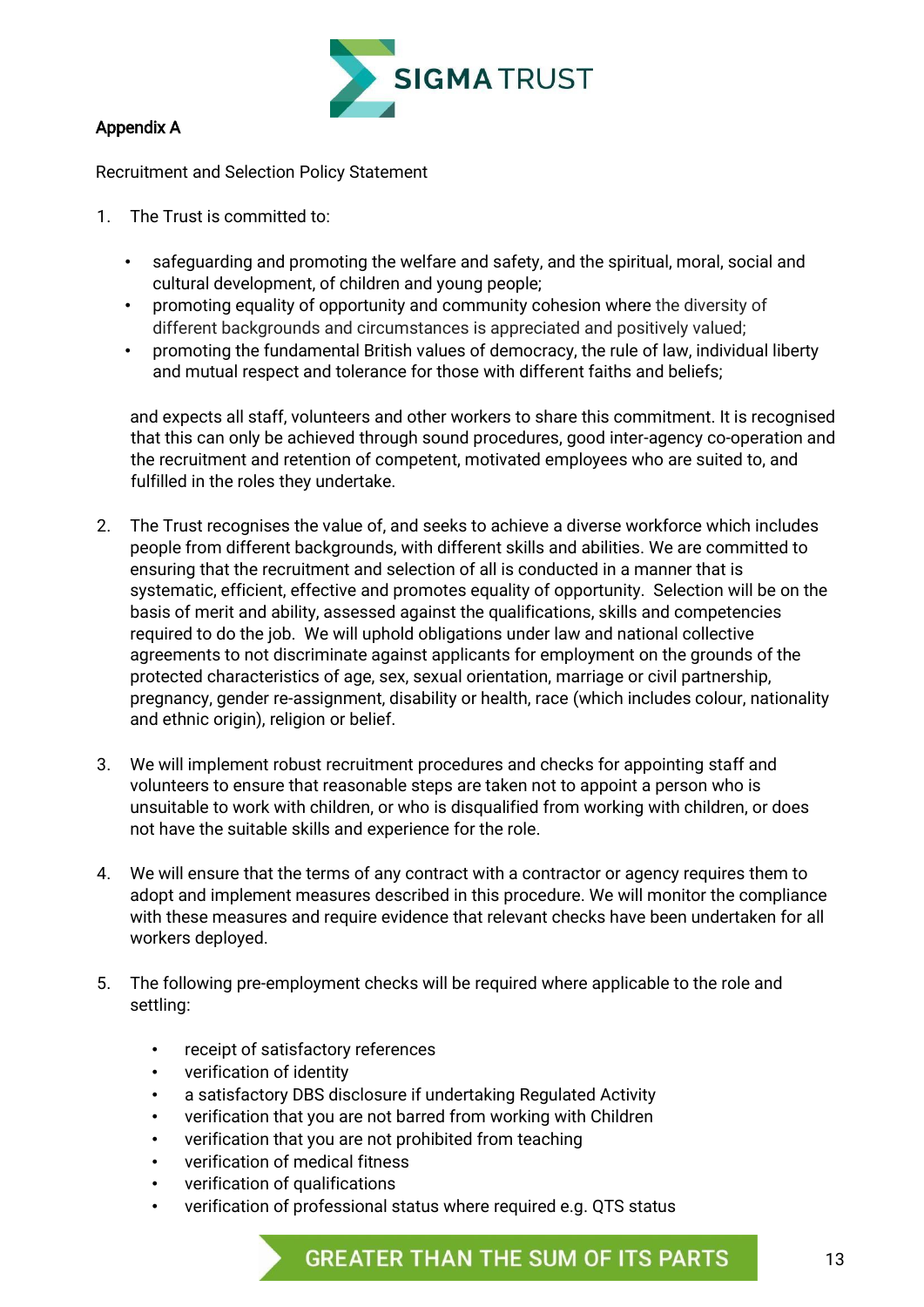

- the production of evidence of the right to work in the UK
- verification of successful completion of/exemption from statutory induction period
- verification that you are not subject to any s128 directions preventing you from holding a management position within a school/trust
- a declaration that you are not disqualified from working with children by virtue of the Childcare (Disqualification) Regulations 2018 or that you have provided a disqualification waiver from Ofsted
- Verification of an overseas check

NB It is illegal for anyone who is barred from working with children to apply for, or undertake, Regulated Activity.

- 6. We will keep and maintain a single central record of recruitment and vetting checks, in line with the current DfE requirements.
- 7. All posts/voluntary roles that give substantial unsupervised access to children and young people are exempt from the Rehabilitation of Offenders Act 1974 and therefore all applicants will be required to declare spent and unspent convictions, cautions and bindovers (save for those offences that are subject to filtering by the Police) prior to their offer of employment being confirmed, When making a recruitment decision the Trust will disregard any filtered convictions/cautions/reprimands which were disclosed in error.

Applicants will be required to sign a DBS consent form giving consent for the DBS certificate to be copied and shared (within strict guidelines) for the purposes of considering suitability for employment and consent for an online status check to be carried out in the event that the applicant subscribes to the DBS update service. A previously issued Disclosure and Barring Service Certificate will only be accepted in certain restricted circumstances or where you subscribe to the DBS update service and the appropriate online status checks have been satisfactory.

The Trust is committed to ensuring that people who have convictions / cautions / reprimands on their record are treated fairly and given every opportunity to establish their suitability for positions. Having a criminal record will not necessarily be a bar to obtaining a position, except in the case of Trust settings covered by the Childcare (Disqualification) Regulations 2018 where certain convictions, cautions or warnings will mean an individual is disqualified from working in that setting and will prohibit employment at the Trust (unless a waiver can be obtained from Ofsted).

Positive disclosures will be managed on a case by case basis taking into account the nature, seriousness and relevance to the role. The following factors will be considered in each case:

- The seriousness/level of the disclosed information eg was it a caution or a conviction.
- How long ago the incident(s) occurred and whether it was a one-off incident or part of a repeat history/pattern.
- The circumstances of the offence(s) being committed and any changes in the applicant's personal circumstances since then.
- The country where the offence/caution occurred.
- Whether the individual shows or has shown genuine remorse.

### **GREATER THAN THE SUM OF ITS PARTS**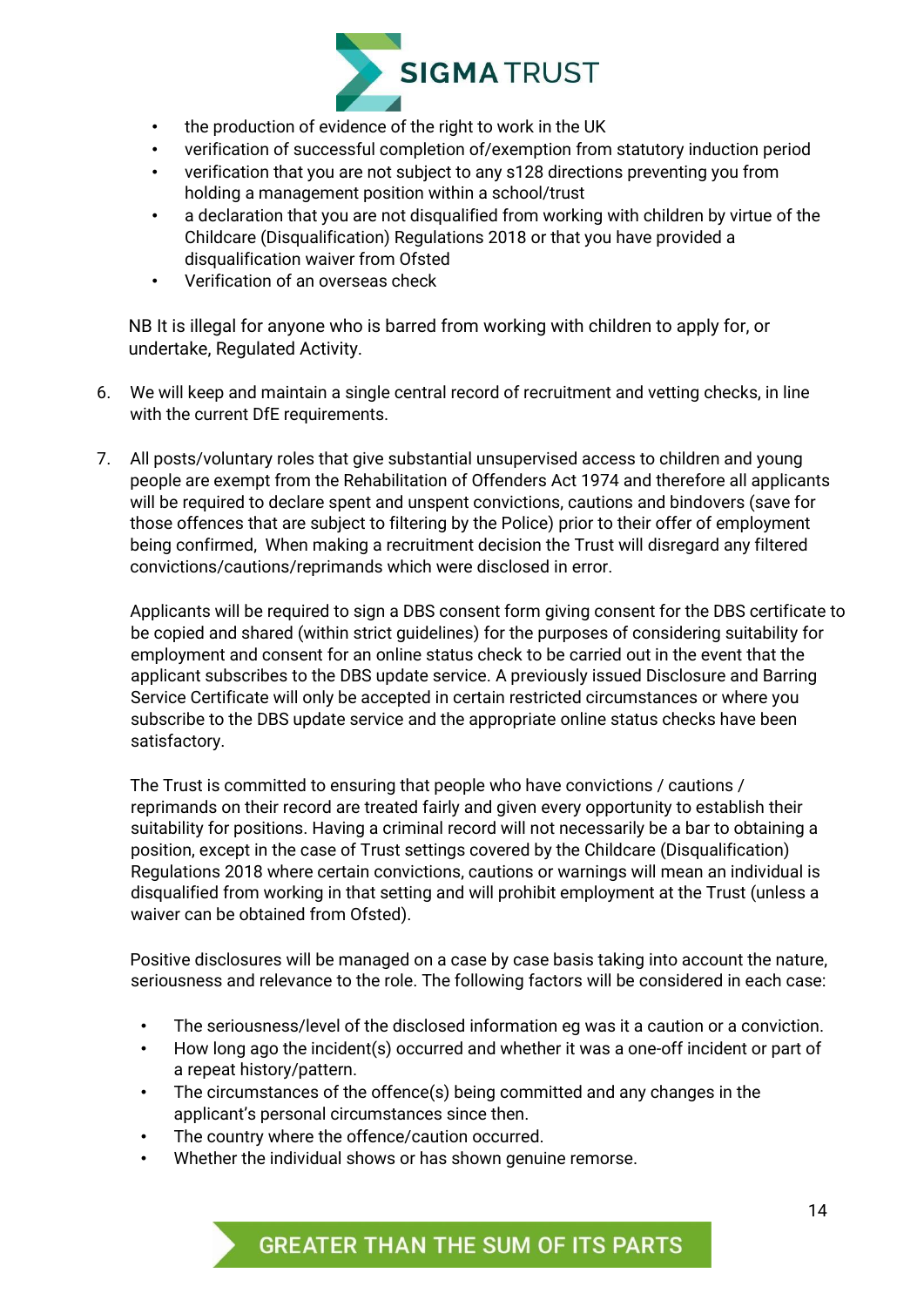

• If the offences were self-disclosed or not (non-disclosure could, in itself, result in nonconfirmation of employment on the grounds of trust, honesty and openness).

This Trust operates in accordance with The Disclosure and Barring Service Code of Practice in relation to the processing, handling and security of Disclosure information

8. The Trust processes personal data collected during the recruitment process in accordance with its data protection policy. Data collected as part of recruitment process is held securely and accessed by, and disclosed to, individuals only for the purposes of completing the recruitment procedure. On the conclusion of the procedure, data collected will be held in accordance with the Trust's retention schedule.

A copy of our Recruitment Procedure is available upon request.